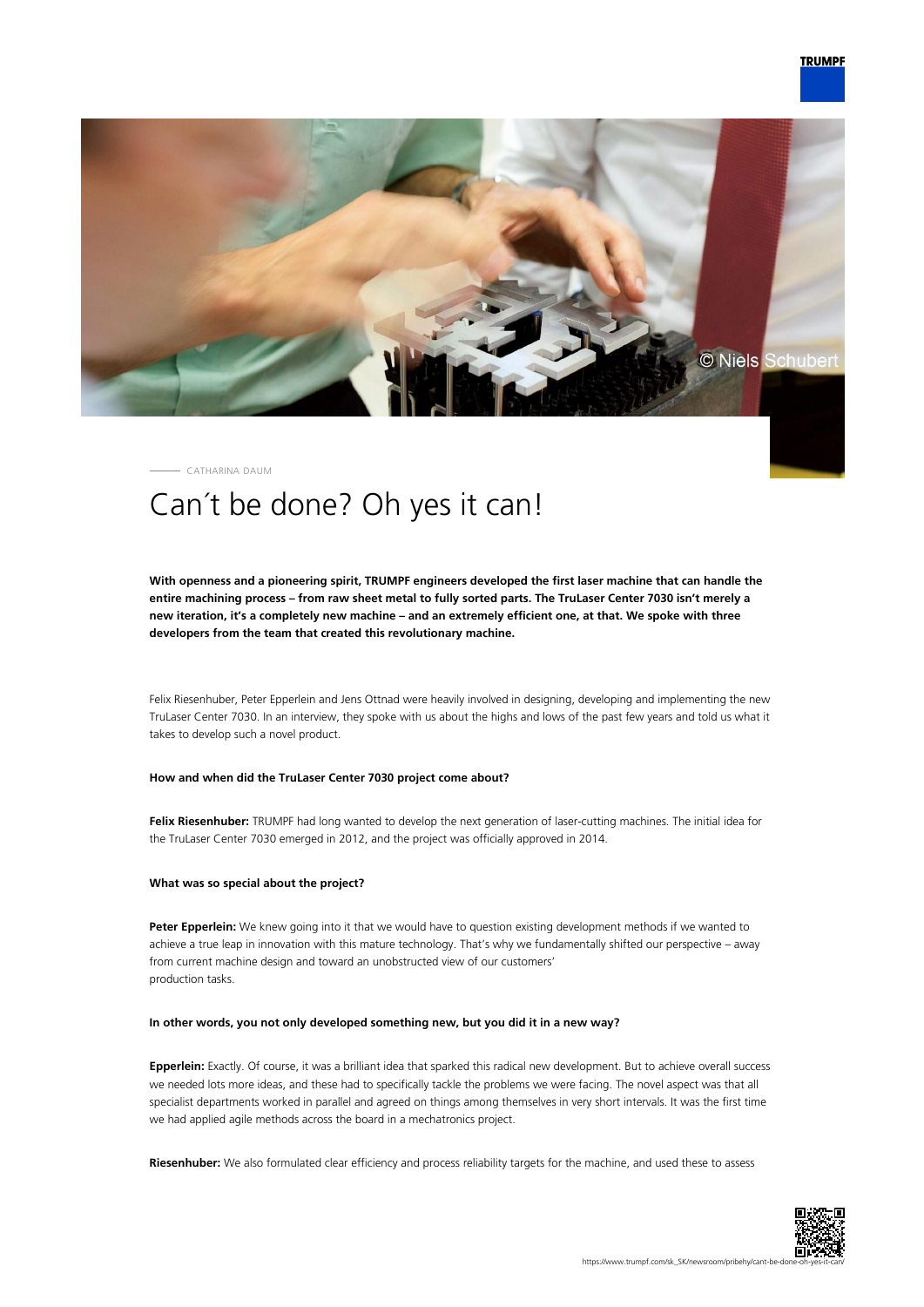

each development stage.

#### **How did you do that specifically?**

**Riesenhuber:** We had to make productivity measurable, and we had to do it using real parts under real production conditions. To that end, we developed standard sheet layouts that model the range of parts our customers use. Customers from a variety of industries helped us with this by providing several hundred set-up plans, which we then analyzed statistically based on a variety of relevant parameters. The result was a representative production program – the "original standard" by which we measured productivity, production problems and the impact of those problems. This standard made it possible, for the first time, to model the existing technology and to evaluate new ideas from our customers' real production perspective. And even more importantly, it enabled us to define, in the design phase, the permitted costs of the solution and its performance in the part program. Our firm goal for this was to achieve savings of 15-30 percent in machining costs for our customers, and every solution had to be measured against this goal.



Felix Riesenhuber, Peter Epperlein and Jens Ottnad (f.r.t.l.) were heavily involved in designing, developing and implementing the new TruLaser Center 7030. (Picture: Niels Schubert)



The team of people from the product group, development, purchasing, production, sales, service and project organization departments meets at regular intervals to discuss how development on the TruLaser Center 7030 is progressing. (Picture: Niels Schubert)

# **That sounds like hard work …**

Jens Ottnad: It's fair to say that team effort won out over the lone genius approach of the past. That said, we needed to have geniuses on the team – otherwise we never would never have achieved our goal. The development team's creativity was directed at a shared goal, resulting in the success you see here.

#### **And how big was the team?**

**Ottnad:** The TruLaser Center 7030 core team is made up of more than 100 employees from the service, sales, product group, development, purchasing, production and project organization departments. It was only because of this manpower, and because everyone at TRUMPF was fully behind the project, that we were able to turn our ambitious plans into reality. We also had a strong program management that was very effective in coordinating all these different departments to achieve one goal, and in turning an extensive portfolio of individual highly innovative development projects into this marketable product.

#### **Going into the project, did you realize how innovative this machine would be?**

**Epperlein:** Well, the job defined in the technical specifications was clear, really – we essentially had to solve all of our customers' problems and turn the laser-cutting world upside down! Many were skeptical at first, but then when we saw how the first solutions performed when applied to the functional model, and when we discovered we could reliably automate the cutting process for parts of unprecedented complexity, we knew we were working on something really big!

# **You managed to realize the TruLaser Center 7030 in just two years – an extremely short time for such a herculean task. Did you suffer any setbacks?**

**Ottnad:** We first tried to combine proven processes in new ways, but we quickly realized that this wasn't enough, so we